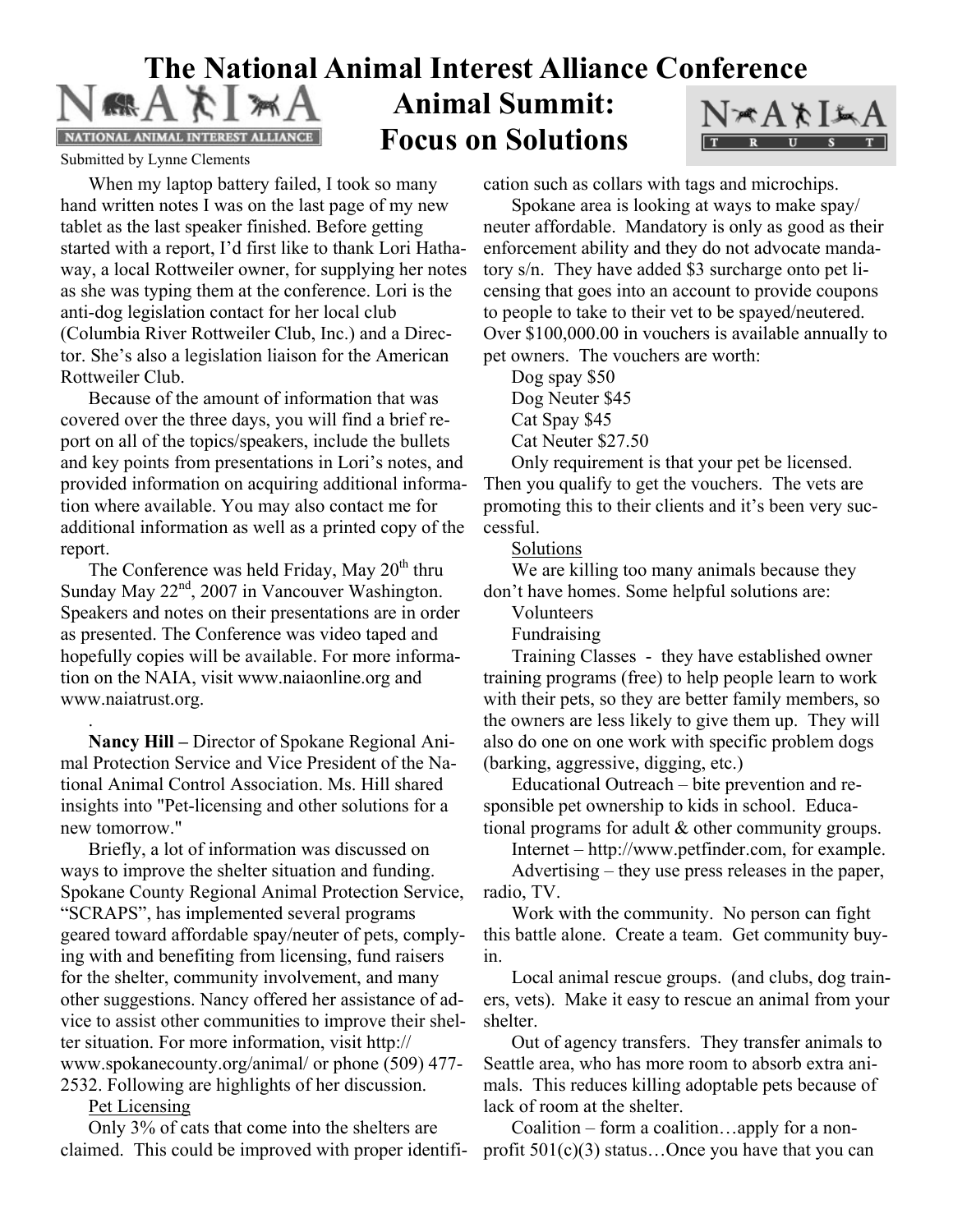#### apply for grants. (Maddie's fund http:// www.maddiesfund.org/, Friends of Pets Coalition http://www.friendsofpetsonline.org/)

Laws and Public Policy. Nancy does not advocate BSL. She feels it is better to keep the requirements achievable, or people will just go underground and stop licensing their pets.

Enforcement – hire professional animal protection officers, be proactive in offering solutions to community, professionalism is key with an emphasis on customer service.

Design on a dime – do more with less. Think outside the box. Facility evaluation; Make small changes that make the facility look more inviting.

Spokane County has a dog limit (4), and more than need to be effective at their jobs (i.e. increase pet that you have to get a kennel license. They have two different types of kennel licenses, one for those that have exceeded their limit because they are show people, small breeder, (hobby license) etc. The other for those that are a business. There are also zoning laws.

Consider becoming your local club's Canine Ambassador. *"Canine Ambassadors contribute to their clubs' public education efforts by making presentations usually to groups of children in classrooms or other venues."* http://www.akc.org/public\_education/ get started ambassador.cfm. I am on the Public Education Committee for my local all breed club and we are using this program and setting up a "Kid's Corner" education/activity center with our education booth this year. We will have AKC brochures and color books targeting kids, as well as dog safety color books from State Farm and supplied by our local agent. The goal is to start early to teach kids responsible and loving pet care and ownership.

**Jeff Helsdon,** Attorney at Law, Director of the Doberman Pinscher Club of America, Legislative Director and Delegate to the American Kennel Club has been active in canine legislation working to preserve and protect the sport of dogs from unreasonable legislation. Mr. Helsdon presented, "A legislative approach to building community support for animal control: The NAIA Guide to Pet Friendly Ordinances."

Supporter of the NAIA model ordinance, found at http://www.naiaonline.org/pdfs/petfriendlyguide.pdf, Jeff also covered stats and support of responsible ownership laws and local animal controls.

Information presented by Jeff reports 63% of US households own a pet. We must not succumb to the thought that responsible breeders of cats and dogs are bad. They are providing something positive to the

American people.

Issues include, only about 30% of US households license their pets. Why? Perhaps because they fear governmental control. Or because they feel Animal Control provides no benefit to them. The bad experience they've had, bad experiences with Animal Control not helping them. Or, they are ignorant of the laws.

A tiny percentage of pet owners caused most of the problems.

The 30% who license their pets pay the freight for 100% of animal owners, including the tiny percentage who cause most of the problems.

We need to give Animal Control the tools they owner participation in licensing, lower the incidence of killing unwanted pets, etc.)

Breeder Licensing, Pet Limits, Breed Bans Unenforceable Drives pet owners out of the system Losers in court

# **Supply and Demand**

For 50 years, ordinances and public education campaigns have focused successfully on reducing the supply of dogs and cats.

- Lower license fees reward sterilization
- National spay/neuter campaigns
- At least 77% of owned cats are neutered.
- At least 60% of owned dogs are neutered.

During the same 50 year period

- Demand has increased
- Pet ownership is up

According the American Pet Products Manufactures Association (APPMA) http://www.appma.org , 63% of American households had a pet in 2006, up from 56% in 1988.

Unenforceable legislation lumps the responsible and the irresponsible owners together. There are those that believe that by virtue of breeding, you are a bad person.

Some indicators bear analyzing

42% of shelter dogs are already altered

50% of shelter cats are already altered

Demand is being filled by more distant, out-ofstate and out-of-country sources

Poorer sources (un-socialized, diseased, etc.)

US Customs sting estimates 10,000 dogs came through San Diego portal into US in 2005

These statistics indicate that Americans are going to get their pets somewhere and all this anti-dog legislation pushes them to get their pets from less reliable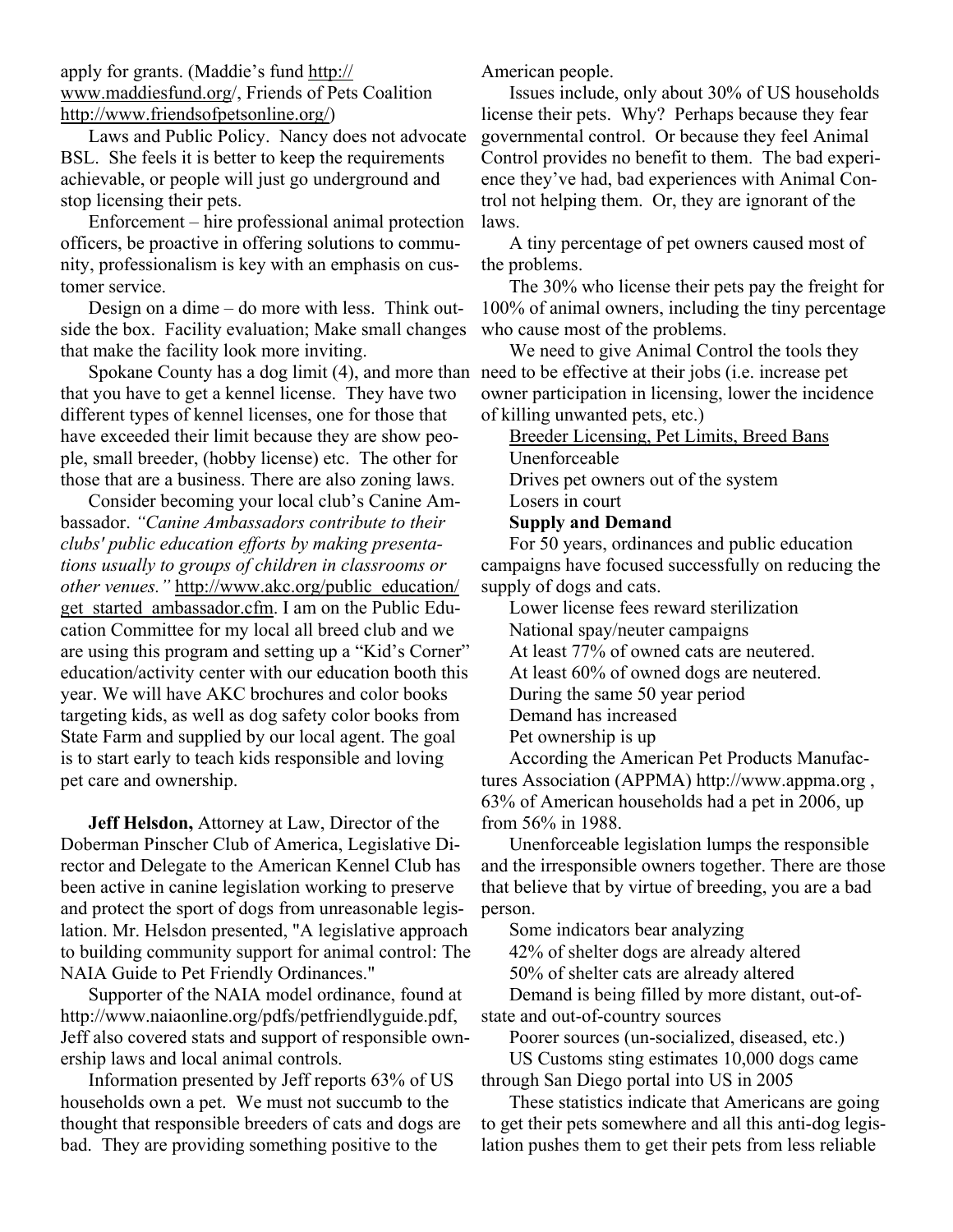sources.

#### **Time for New Approaches**

We have to get our conversation about effective pet-overpopulation to the people that need to hear it, the everyday pet owner. Combined efforts with animal control.

We all view things different. Breeders and pet owners view Animal Control as the enemy. Animal control views breeders and pet owners as the enemy or the problem or as irresponsible.

Discussion pointed out that good breeders should be allies of Animal Control.

We need to cast aside these different views and join together to solve the problems.

Can views be changed to cooperate in a beneficial fashion? Can Animal Control provide benefits to breeders and owners? Right now, licensing is viewed basically as a tax. What if it was instead viewed as a benefit? (i.e., they provide "free ride home" to licensed or chipped pets that accidentally got loose; longer holding times at the shelter for an animal that is licensed/chipped allowing more time for the owner to retrieve if, for example, they are on vacation, or otherwise unavailable.)

Can cooperation address reasons behind shelter relinquishments? If A/C had a larger network of people like us that could help field the phone calls, and contact they receive from people saying they need assistance with their pet or they are taking it to the shelter, it would be VERY helpful. Sometimes they are often hooked up with the different breed rescues who help field these types of calls. A/C could have lists of trainers that they could refer people needing help too. Think of the affect this could have on reducing shelter animals if this was done on a national level.

Effective ordinances distinguish between responsible and irresponsible pet owners.

Offer additional incentives for desired behavior. Keep licensing simple.

Confinement and control. Tethering. The NAIA model ordinance requires fence for tethered animal to protect public from contact.

At risk and dangerous animals (NAIA has renamed potentially dangerous dogs as "at risk", like "at of consumer knowledge risk youth"). The statue talks about certain behaviors – it is behavior driven. The dog is at risk due to an irresponsible owner.

### Pet Licensing

Adopt additional incentives for responsible pet ownership (free ride home for licensed pet with ID)

Eliminate unenforceable laws

Enforce meaningful penalties for dangerous dogs and nuisance behaviors

Set up balanced A/C advisory board (and volunteer your services)

**Joyce Briggs,** MS President, Alliance for Contraception in Cats and Dogs (ACC&D) and CEO, ClaraVista Strategies. Ms. Briggs presented information about non-surgical methods of contraception for pets.

With supporting stats and information, advocates non-surgical pet sterilization, www.acc-d.org, which could reduce cost, provide easier access, provides a solution where their may be barriers to surgery. Joyce discussed programs and products, how they work, side-effects, what's available and what's in research, how contraceptives work in animals, and, how we can help. Mission statement: To expedite the successful introduction of methods to non-surgically sterilize dogs and cats and to support the distribution and promotion of these products to humanely control cat and dog populations world wide.

In America:

4-5 million dogs/cats euthanized in shelters yearly 32.6 million non-sterilized pets in households Estimated 9-30 million feral cats

Areas of the US with limited access to vets

Worldwide the problem is even worse. One area does not euthanize, they electrocute.

Non-surgical sterilization can reach pet owners with barriers to surgery, solutions for low income/ indigent, etc. It's faster, easier, and less expensive.

They are looking for something safe/effective, permanent or perhaps long term, single injection or treatment, covers male and female dogs/cats, documented effects on behavior and health. Pet owners want termination of female heat cycle and male sexual behaviors. Goals: Affordable. Acceptance of vet community. Viable business strategy.

What's holding this technology up?

Research is under-funded

Economics – drug development is costly and risky Culture – vets and pharmaceutical acceptance, lack

What impact can a non-profit have? Examples given show that non-profit organizations have done much to further health issues (The Population Council, One World Health, Cure Autism Now!, Cystic Fibrosis Foundation, etc.).

ACC&D Board:

Dr. Stephen Boyle – Scientist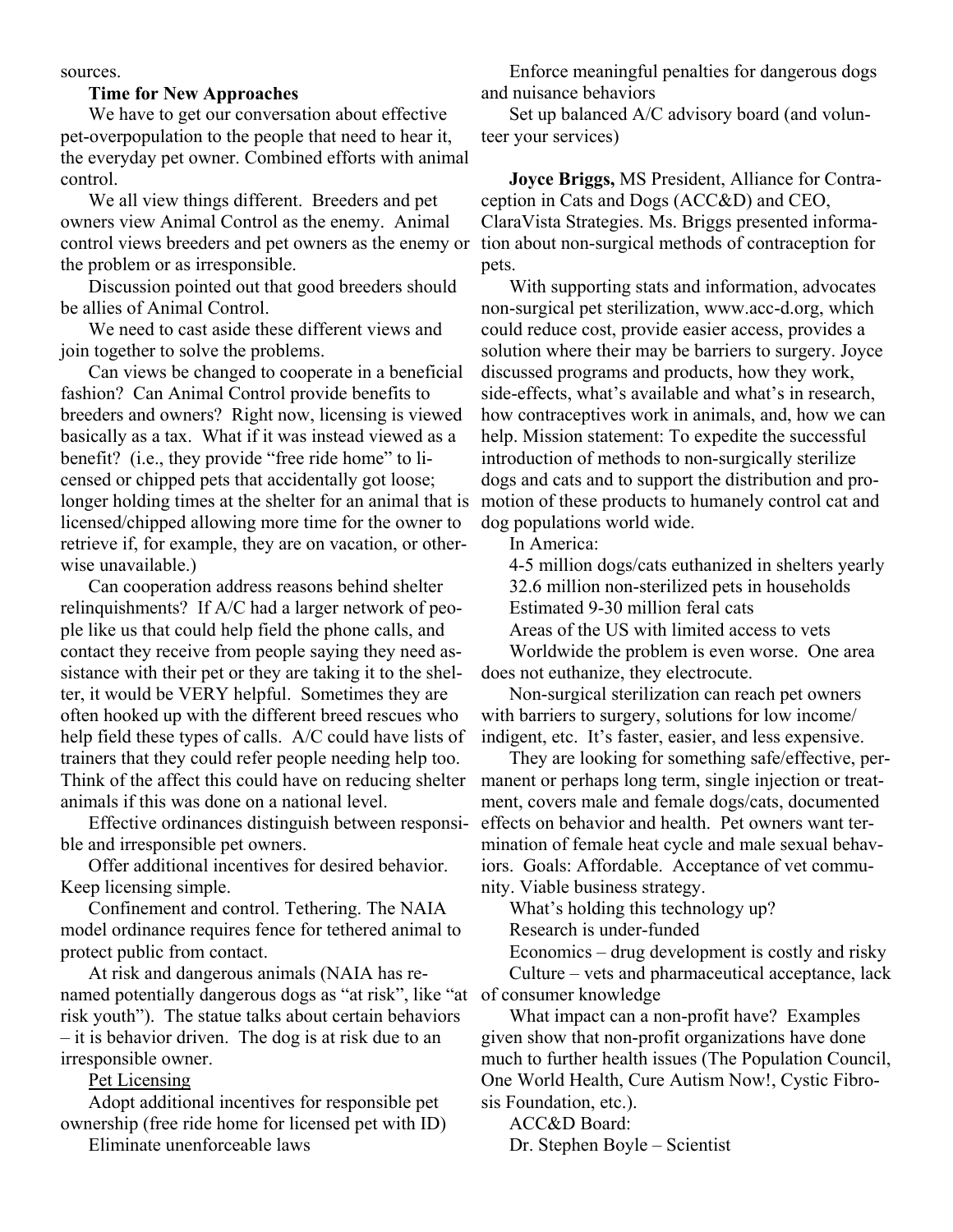Joyce Briggs David Gies – Funder Dr. Linda Rhodes – Animal Health Dr. Andrew Rowan – HSUS Betsy Saul – Petfinder.com Dr. Steve Zawistowski – ASPCA

The ability to save \$25 per surgery would save \$53 Million per year on s/n (based on statistics of s/n numbers and cost in America today).

How does it work? Reproductive hormones (GnRH) start in the brain, then move to the male/ female reproductive parts. They are looking at ways to interrupt this cycle, somewhere along the path of the hormone.

Neutersol is the first FDA approved non-surgical method. It is permanent and works only in male dogs.

Suprelorin implant – temporary for male dogs. Under development in US, allowed in several other countries.

Gonazon agonist implant – One year contraception reproducing. for female dogs. Approved in E.U. 11/06.

She indicated the side-effects are minimal, but she didn't know what those were. A comment from the audience was that hormone therapy has been shown to cause huge behavioral changes in humans. Joyce said that contraception methods for cats/dogs in America has to go through the FDA. A comment from the audience stated that the FDA does not do long enough studies on side effects. Joyce stated that traditional spay/neuter side effects are not clearly defined at this time, either.

This adds an alternative to surgery, not a replacement. Some people do not s/n their pet simply because they don't want to put their pet through it.

In the aftermath of Katrina, this technology could have been used to stop homeless pet accidental breeding (i.e. give all of them a temporary non-surgical sterilization). This is just one example of the benefit.

There may come a time when we look at traditional surgery as a much too invasive of a way to sterilize.

**Joan Miller,** Cat Fanciers Association Director, legislative chair, and author. Ms. Miller presented an "overview of cat population dynamics and approaches to cat-related problems."

The purebred cat fancy has taken a very active and accretive position in addressing legislative issues. Admittedly, not being a "cat person", I did not have great expectations for my interest in this topic, and because

I'm trying to stay on the important task of providing the key points without to much text, I do have to say, this was extremely interesting Certainly, most of their issues and concerns are the same as ours, with some additional species related issues. I would encourage visiting CFA web site at http://www.cfa.org, their legislative link, and to contact Joan Miller about speaking to your group. She is in San Diego, CA and can be reached at 619-269-0107 or email her at JMiller-Art@aol.com. She is an incredible source of legislative information in our battle to protect our rights as responsible owners and breeders. I was astounded to have been so engrossed in her presentation and the highlights following do not give her presentation justice.

The "domestic cat" does not exist, in her opinion. They have a full range of lifestyles and are not fully evolved. Taming cats and the process of domestication are different. Their basic nature is hunting and

The methods that are not permanent can be redone. ian is the closest to the original cat, it is believed. She talked about the history of cats. The Abyssin-

> Pedigreed cats in America make up about 5% of the cats. 95% of the cats in America are random bred.

> Owned cats are altered 86% - 93% of the time. Intact cats do not make good indoor pets (males spray, females come into heat very frequently).

Cats that are only "loosely owned" (i.e. they are fed outside, but they live outdoors and roam, they aren't really claimed by anybody), they are only altered 5% of the time. The terminology "guardian" that has started cropping up in ordinances is felt to be a set back to the cat fancy because they are trying to encourage ownership, or encourage people to actually claim that they own the cats that they "feed". That way they can be held to a higher level of responsibility/accountability.

They have found that keeping cats inside from dusk till dawn, helps solve many of cat related problems (hunting behaviors, etc.).

Rabies vaccination: thousands have been tested for rabies, only 2 positive in CA in 2005. Vaccinated (rabies) cats often develop vaccine site sarcomas.

Licensing is felt to be a pet tax with dogs at 12% - 30% compliant and cats at 1% to 5%.

Limit laws – indoor cats are not a nuisance. Outdoor cats obviously can be a nuisance. So, it's the unowned or loosely owned cats that are the cause of ordinances that require mandatory spay/neuter. They have observed that if people are mandated to spay/ neuter, they will begin to ignore cats they have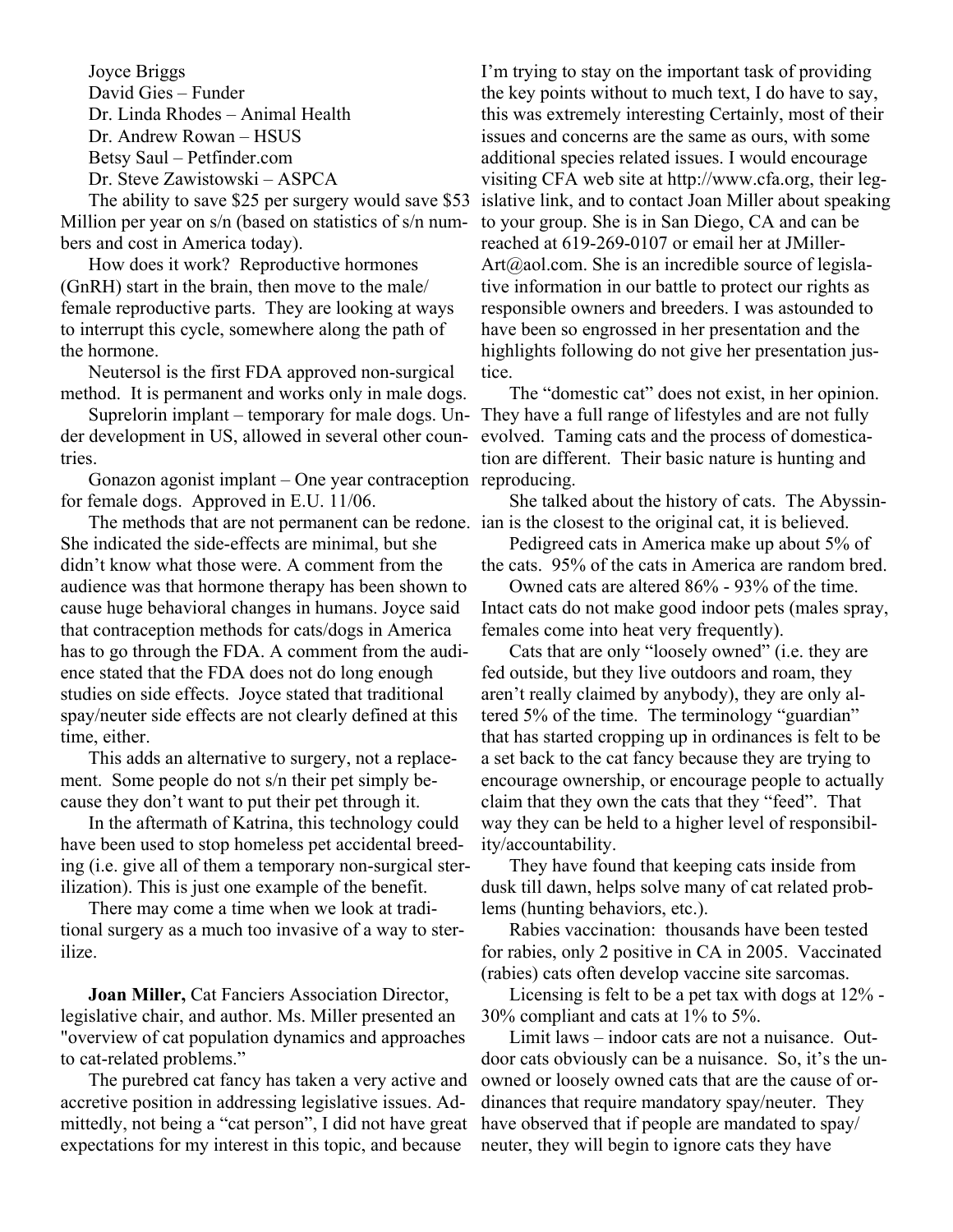"loosely owned" (they may be threatened with a \$500 fine per cat if they do not claim the cat and have them s/n within 30 days).

Mandatory spay/neuter laws is felt to be a disincentive to taking in strays or helping feral cats.

In one city, a 1991 study showed 20% of owned cats had a litter prior to spaying, the "oops" litter. The latest study (2005) showed that 3.9% of owned cats had a litter prior to spaying. This dramatic drop came after this city focused on educating people about spay/ neuter.

**Because of legislation, in part, there has been a dramatic drop in litters registered in the last 5 years. The cat fancy is concerned about this because they are working with limited gene pools. And, purebred cats are not part of the overpopulation problem, but these responsible breeders are being hit hard. It's very similar to the bottom 15 breeds in the AKC…if those breeds were to lose even 2 breeders, it would be devastating to the breed.** 

Cat Fancier's Association is international vs. AKC being limited to America.

Cats have a high risk of pyometria so they are shown, titled (equal to a breed Championship) and then they are bred. They can't hold off being bred without complications. Ordinances that specify how many heat cycles between breedings really affect the cat fanciers.

In LA, 46% of cats killed were unweaned kittens as opposed to 1% of unweaned puppies.

**Mickey Lee,** Education Coordinator for the Feral Cat Coalition of Oregon. Ms. Lee discussed the role of feral cats in our communities and research associated with feral cat colonies.

**Marla McGeorge,** DVM, JD, Feline practitioner and President of the Feral Cat Coalition of Oregon (FCCO). Dr. McGeorge discussed the FCCO's efforts to stabilize and reduce feral cat populations in Oregon.

Focusing on the feral cats and their population issues. They are a trapping and return organization. They have mobile units that travel around and catch feral cats, s/n them, vaccinate them, they will then go to a caregiver while they recover, then they are released to the same location so they can return to their colony (if it's safe). A snipped right ear is the visual clue that a feral cat has already been through the program.

They are also largely involved in educating the public, trying to educate about not just feeding feral cats, but they need to take the next step and s/n. And, to s/n all "loosely owned", porch cats, barn cats, etc.

They rely heavily on volunteers in each city. For surgical services, they have to rely on volunteer veterinarians. The clinic is on the road every weekend (Fri, Sat, Sun). Funded by donations and grants. Contribution of \$25 is asked of most people bringing in cats.

They would like to collaborate with other groups to stop the overpopulation of cats.

They showed a very interesting video of one feral cat's journey through the process. They can move 100 or so cats through the process in one day.

It is cheaper to run a cat through this process then to take a cat into a shelter. This costs the tax payers a lot less money. It also teaches future generations of people that we can't let cats breed and then just kill their offspring. We have to be responsible for the cats alive now.

They largely deal with people that are low-income. They find/feel that if you introduce legislation that puts costly responsibilities on "owners", they go underground or no longer claim the cats because they can't afford the cost to comply with the legislation.

**Gary Patronek, DVM,** Epidemiologist, Director of Animal Welfare and Protection at the Animal Rescue League of Boston. Dr. Patronek presented "Update on Animal Hoarding: New Thoughts about Underlying Psychology and Implications for Intervention"

Gary opened with video of a place they went to that had multiple cats and dogs, cages and cages from floor to ceiling, living in filth and underweight dogs. Reportedly, seventy cats and fifteen dogs. All were euthanized. The owners were taken to a mental health facility.

Hoarding is a deviant behavior whose primary goal is to satisfy a human need for compulsive care giving. They do not provide adequate care and are not a rescue. In a study done, 76% of hoarders are women, 70% + of those women are divorced/ widowed.

Www.petabuse.com tracks hoarding cases around the nation.

There are institutional hoarding facilities, sometimes backed by an organization. They may claim to be no kill shelters. The animals are kept in horrible conditions. Hoarders generally tend to downplay (extreme denial) what is happening, (i.e. they will say "I just didn't clean up the mess" when the place is incredibly filthy, including dead animals laying about in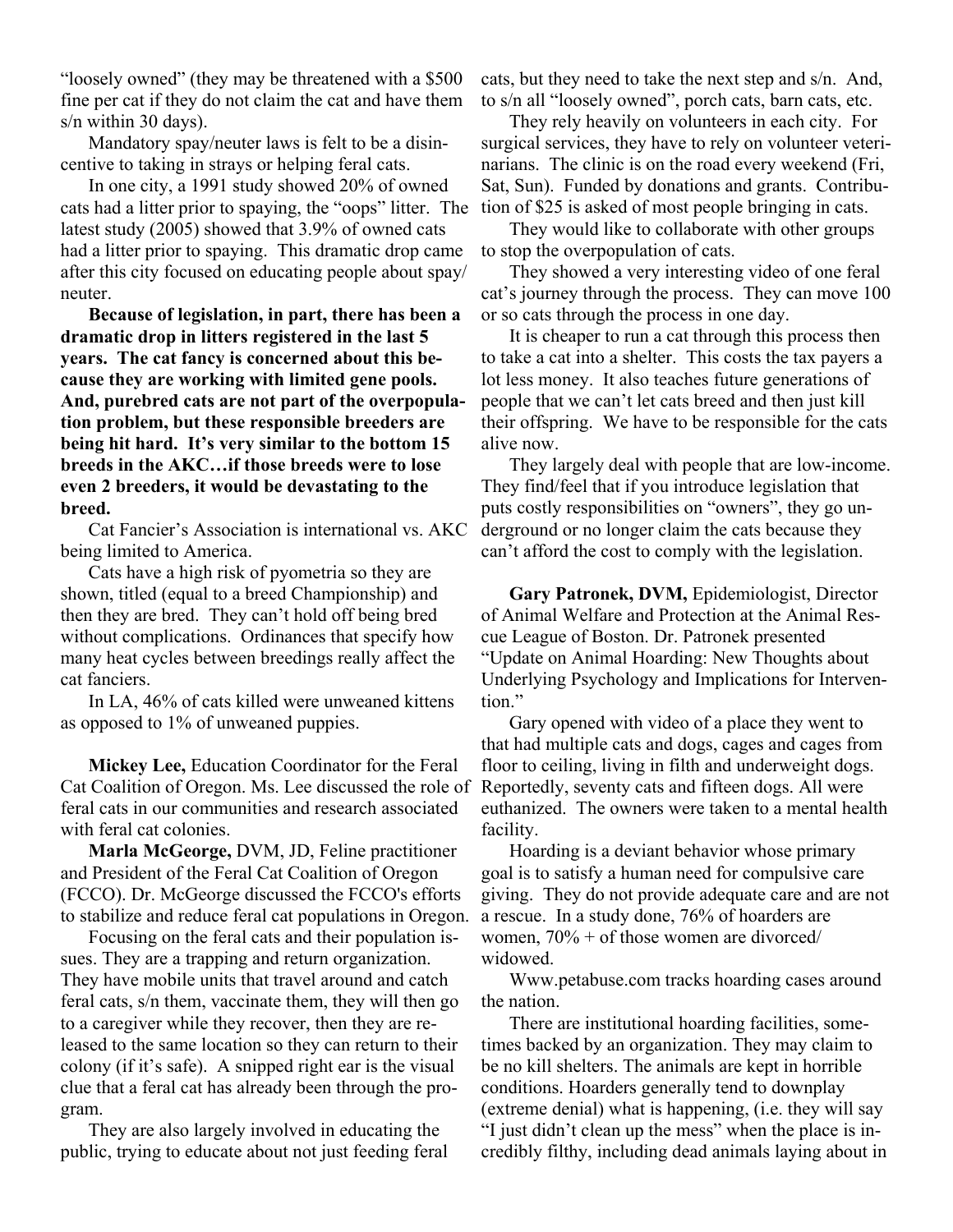different stages of decay).

There is usually a history of childhood trauma where the child adopts disassociate behaviors.

Caregiving equates to control, power, in a hoarder's mind.

Do not enable them. Legitimate rescues and shelters are trying to heal the animals. Hoarders are trying to heal themselves.

There is no universally accepted standard for companion animal care. So, when these hoarders are taken to court, it becomes very problematic trying to show what they have done wrong.

Wish list:

1. Cruelty laws need to address neglect of a "herd", concept that if some animals are at risk, the rest are also at risk.

2. More widely accepted standards for acceptable animal care over long term.

3. Explicit recognition of the importance of quality of life and the factors that contribute.

Clearly, the problem becomes a matter of where is the line drawn between writing an acceptable standard its own. of animal care vs. maintaining people's rights.

**Tom Sharp,**MBA, Assistant Vice President of Compliance, American Kennel Club. Mr. Sharp presented an overview of AKC's kennel inspection program, covering 5,000 kennels annually.

AKC conducts over 5,000 kennel inspections annually.

Inspections initiated by:

•Written complaint/substantial evidence – must be signed

•Registration of 7 or more litters per year

•25 or more supplemental transfers per year (distributors and pet shops)

Random selection of breeders who register 4 to 6 litters in a year

Types of complaints they commonly receive:

•Unhealthy puppies and dogs

•Poor dog and kennel conditions

•Failure to receive registration papers as promised •Failure to honor terms of contract (AKC can't do

anything about this)

Dogs do not look purebred

They have a Care and Conditions list.

Their philosophy is to assist breeders to identify areas of deficiency, help them correct the problems, explain AKC expectations, they will take action if necessary.

They will have a picture ID and be wearing a shirt

with the AKC logo. Ask to see the picture ID.

AKC does not have the power to remove dogs. But, they will report failure to local, state and USDA officials if breeder does not take measures to meet guidelines.

If there are minor problems, AKC will send out a letter stating those need to be fixed prior to the AKC's next inspection. Major problems – they are put on "hold" (registration activities) with the AKC. They have 45 days to request re-inspection and comply.

Refusal to allow inspection/DNA sample collection gives you a 10 year suspension from the AKC. People are mostly given 1-2 day warning of an inspection.

They do have policies in place to suspend people (registration of dogs and event privileges) that have been convicted of neglect or cruelty to dogs. Standard penalty is 10 year suspension plus a \$2000 fine. All penalties include dogs that the person co-owns too.

AKC Inspections

•Protecting the AKC and its customers by policing

•Ongoing, educational and proactive.

A force for good for dogs and people who love them.

Inspectors have booties and gloves to wear and sanitizers to use in order to avoid possibly contaminating the next kennel they go to inspect.

AKC has a free service online (http:// www.akc.org/services/breeder\_records.cfm) that gives records services. They eventually would like to see breeders keep all records online with the AKC, and not have to keep paper copies at their home.

**Bo Gloster, MD, FACEP,** Board Certified in Emergency Medicine and Internal Medicine and a member of the AVMA task force on canine aggression. Dr. Gloster presented an epidemiological overview of the scope and severity of dog bites in the U.S.

Reports show; Kids are usually bitten in the face and neck. Adults usually take bites to the hand and arm. Children under age 14 are the most common to be bitten…more commonly boys. Approximately 50% of all children are bitten before the age of 18. Summer months are the peak of dog bites. Most severe bites occur in people 0-4 years old and over 70 years old. An older person or a child should never be left alone with a dog. Most dog bites to children occur when there is not an adult present.

There are 1000 dog bites everyday in emergency rooms in the US. Only about half of the bites go to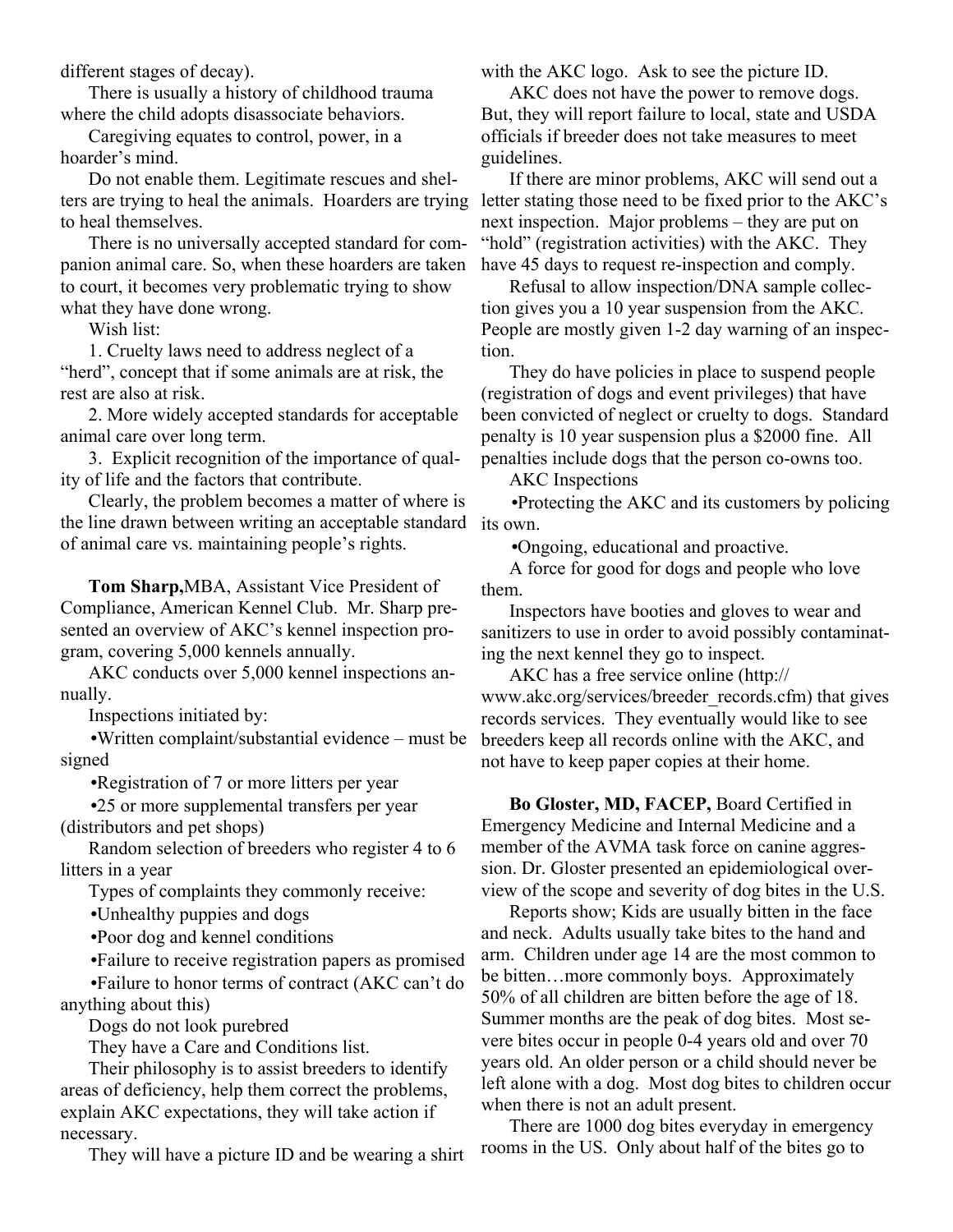the ER, the other half go directly to their doctor, etc. So, roughly estimated, there are 2000 bites everyday in the US. This can cost in the billions of dollars every year (costs include medical, legal, emotional, etc.). About 4-5 million dog bites in this country every year. Ten to twenty times more dog bites as cat bites in this country. Cat bites infect much more frequently. Ten to twenty dog bite deaths per year for the last 20 years in the US….unfortunately last year was 35 or 40. Dr. Gloster feels that we have hit the lowest level we are going to be able to get to of deaths caused by dog bites. If we try to push harder to reduce Comp. 22% of claims are for dog bites (2001). \$1 it further, we are going to create more problems from such issues as BSL, insurance rates and mandatory spay/neuter.

30%-40% of dog bites are received from the household pet. 40%-50% are neighbor dogs. 80%- 90% of dog bites are received from a known dog.

People that have dogs are more likely to be bitten by other dogs because they are more comfortable with dogs and are more likely to interact with dogs. Dogs are more likely to bite on their own territory. Only 1 out of 400 leashed dogs off their territory will bite. 97%-98% of bites are inflicted on family members or guests on dog's own property. So, roaming dogs are not the huge problem in dog bites.

Kids have a tremendous vascular system in their heads. They are more likely to bleed to death from trauma to the head because of it. The elderly bleed out easily because their vascular system does not have the elasticity of a younger person. This is why kids and elderly are more likely to die from dog bites.

Being proactive is the best method of preventing dog bites. He recommended reading "A community approach to dog bite prevention" published by the AVMA. http://www.avma.org/press/publichealth/ dogbite/messpoints.asp

Training of dog, health of dog, victim behavior are play a part in preventing or causing dog bites.

**Bonnie Beaver,** BS, DVM, MS, Diplomate, Professor, American College of Veterinary Behaviorists, Department of Small Animal Clinical Sciences, and College of Veterinary Medicine and Biomedical Sciences at Texas A & M, Past President of the AVMA. Dr. Beaver discussed current information about dangerous dog issues.

Dog bites are the most common public health problem.

4.5-4.7 million people bitten per year 17% seek medical attention

350,000 go to ERs

13,200 are hospitalized

70-80% of deaths are children.

From the CDC website – non-fatal data from 2005. Dog bites are  $9<sup>th</sup>$  most common problem from nonfatal injuries overall.

Centers for Disease Control and Prevention, 1600 Clifton Rd, Atlanta, GA 30333, U.S.A.

Switchboard: (404) 639-3311 / Public Inquiries: (404) 639-3534 / (800) 311-3435 Web: http://www.cdc.gov/

Dog bites are costly. \$2 million spent in Worker's billion in homeowner's insurance.

She talked about the Ontario Canada pit bull ban that was passed. The bite statistics in Canada did not even list pit bulls in the top 5 of breeds that have bit-

ten. They have no data to support a pit bull ban.

Aggressive dogs in US 1979-1998

238 fatal attacks in breed known

39 Rottweilers

27 Husky/Malamutes

17 German Shepherd

9 Doberman Pinscher

1993-1998: Rottweilers involved twice as often as pit bull types in fatalities.

Data: Data is often wrong. It is gathered from "voluntary" sources. Breeds are often mistaken for other breeds, or may be mixed. We don't have accurate data on how many dogs are actually in America. We don't know how many dogs exist from each breed.

Why don't breed bans work?

Reactionary – people feel the need to do something after a bad event, even if what they do is ineffective.

Dangerous dogs act 1991 – Scotland. Study shows that the number of bites overall did not change after ban. Study showed that the percentage of dog bites by banned breeds went UP after ban. Ban did not work.

Extent of dog bite problem unknown.

Breed identification is poor. 50% of dogs in US are not purebred. Not all purebred dogs are registered. Media is the worst – they identify dogs as if they are purebred. Follow-up studies indicate information often wrong. There is not currently any genetic test to separate breeds. There are 13 different purebreds that fit the description of the pit bull. Then you have to factor in all the mixes…

Toledo vs. Tellings. This ruling says general descriptions (of breed) are too vague. Identification by appearance violates an owner's legal rights to due process. Owner has no way to prove the dog is not a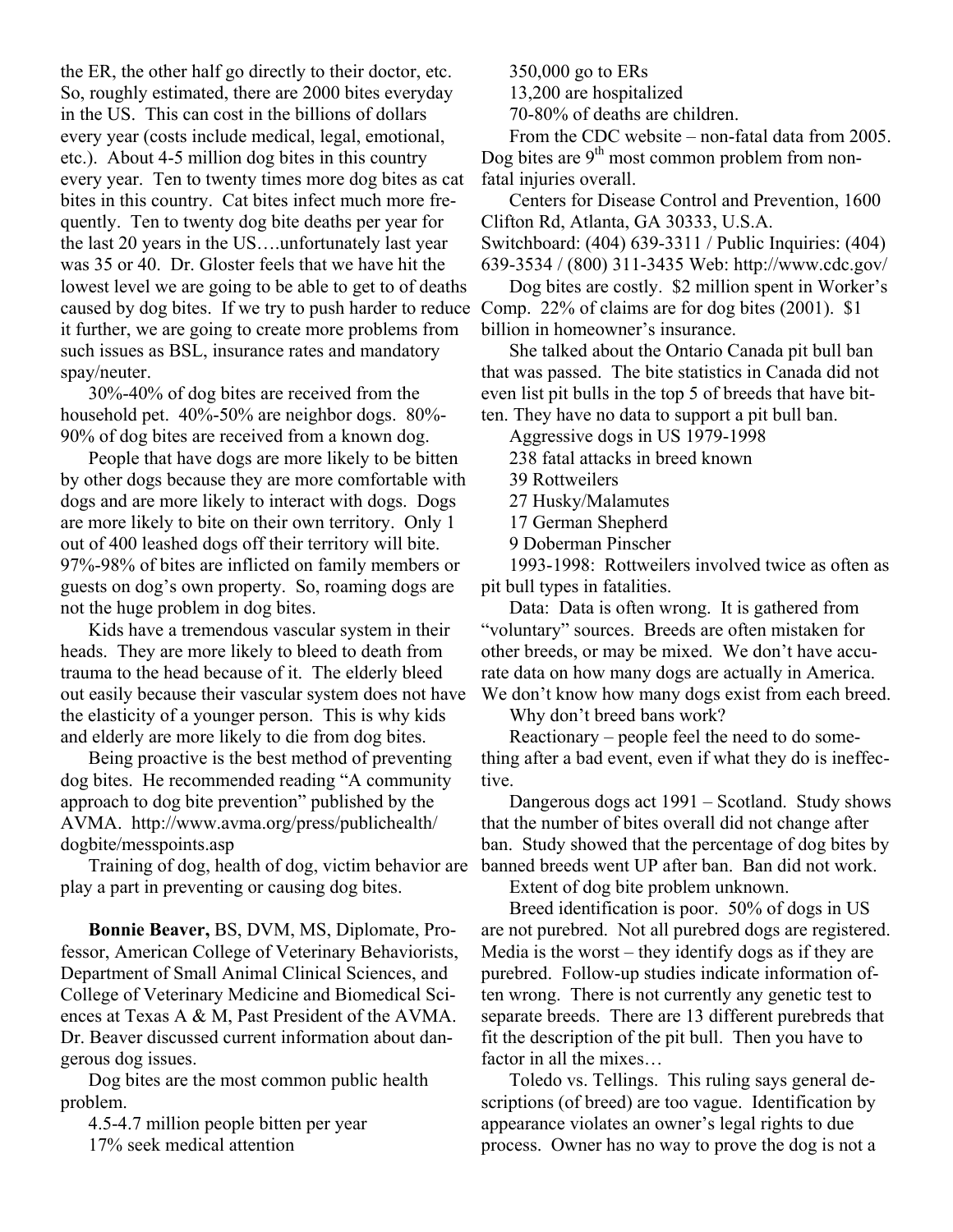pit bull. The dog considered guilty without proof it will ever injure someone ("breed" profiling).

If we have 5 million dog bites every year, and we have 60 million dogs in the US, that means we have 55 million good dogs in the US.

Breed popularity can change behaviors, dogs are bred for appearance rather than behavior. Dog bite reports parallel breed popularity.

General population data is not available. Licensing, vaccination data is not accurate. Biting dogs are less likely to be licensed.

some cases. Large dogs can do more damage. Large dogs have been very popular, so their bite numbers go higher.

Incidence of bites by breed is unknown. Breed population statistics are unknown. Not all purebred dogs are registered. AKC's data only covers births. Life spans vary by breed and individuals.

Actual risk exposure is unknown.

Media highlights certain types of dogs.

Contributing factors to dog bites:

Heredity. There are certain lines more prone to aggression or nasty behavior

Victim behavior.

Owner-related factors

Socialization

Training/play behavior

Care of animal

Alternative Solutions

Prevention. Additional information at:

www.avma.org

Animal Control needs to have appropriate funding so they can do their job.

Interesting point she made is that it has been shown that politicians, hear more from their community regarding animal issues than any other issues (via emails, faxes, phone calls).

It is critical that we make ourselves available to the media so that reliable information is given out, rather than skewed information.

Mandatory spay/neuter issues bring home an important point. All of us (responsible dog people and/ or breeders) need to be active politically so that we can educate the law makers. We have an expertise and we need to share it.

**Ron Simons,** Executive Director, SPCA Alliance: Working to identify and eliminate the causes of dangerous dogs by targeting dog fighting, and abusive and ior, temperament, size, or any combination thereof, irresponsible dog ownership.

Working to identify and eliminate the causes of dangerous dogs by targeting dog fighting.

Dog fighting in the Portland, OR/Vancouver, WA area is on the rise.

He reiterated that most people are bitten by a dog that they know.

In a study done in Charlotte, NC for one year, this interesting data emerged in their bite statistics:

Tethered: 11% of the bites that year

Fenced: 11.7% of the bites that year

All dogs can bite. Provocation difficult to prove in often pit bulls, running at large that are charging peo-He is involved with neighborhoods that have dogs, ple/children and threatening. He showed pictures of 2 dogs that had gotten an officer down and were moving in with open mouths. He then showed pictures of pit bulls being kept in terrible conditions. He said, this is the reality of the neighborhoods that he deals with. These people do not see the Am Staffs that are well trained and are pictured cuddling with a kid or doing behaviors in the obedience ring to perfection. These fighting pits are trained to pull small cars, they have to be tethered and fenced because they are so strong, they can bite through a fence and bite through a normal tether, so the tether is often logging chains.

> It is becoming very popular to hold fights in abandoned homes.

He showed pictures of dogs that had been in fights. He described how high drive they get into. There was a dog he was exposed to that was pulled off a dog fight, both front legs were broken, and she was still lunging on her chest at the other dog. And another bitch was fought when she was pregnant.

He showed pictures of puppies that had been used to "train" the fighting pit bulls. They are often duck taped around their muzzles, front feet and rear feet, and the fighting dogs are allowed to chew on them.

He showed pictures of different types of "exercise equipment" they use for the pits… They often steal small pets to put in a cage in front of the pit bull in the equipment so it keeps the dog "motivated".

This happens every day in America…it is a HUGE problem. And, fighting pits is often associated with other problems such as drugs and prostitution..

He feels dangerous dog laws are the answer. He stated that an Animal Control officer should have some sort of certification so that they possess the credentials to do an evaluation as to if a dog should be considered dangerous or not.

Dangerous Dog: Means any animal who's behavwhen considered under the entirety of the circum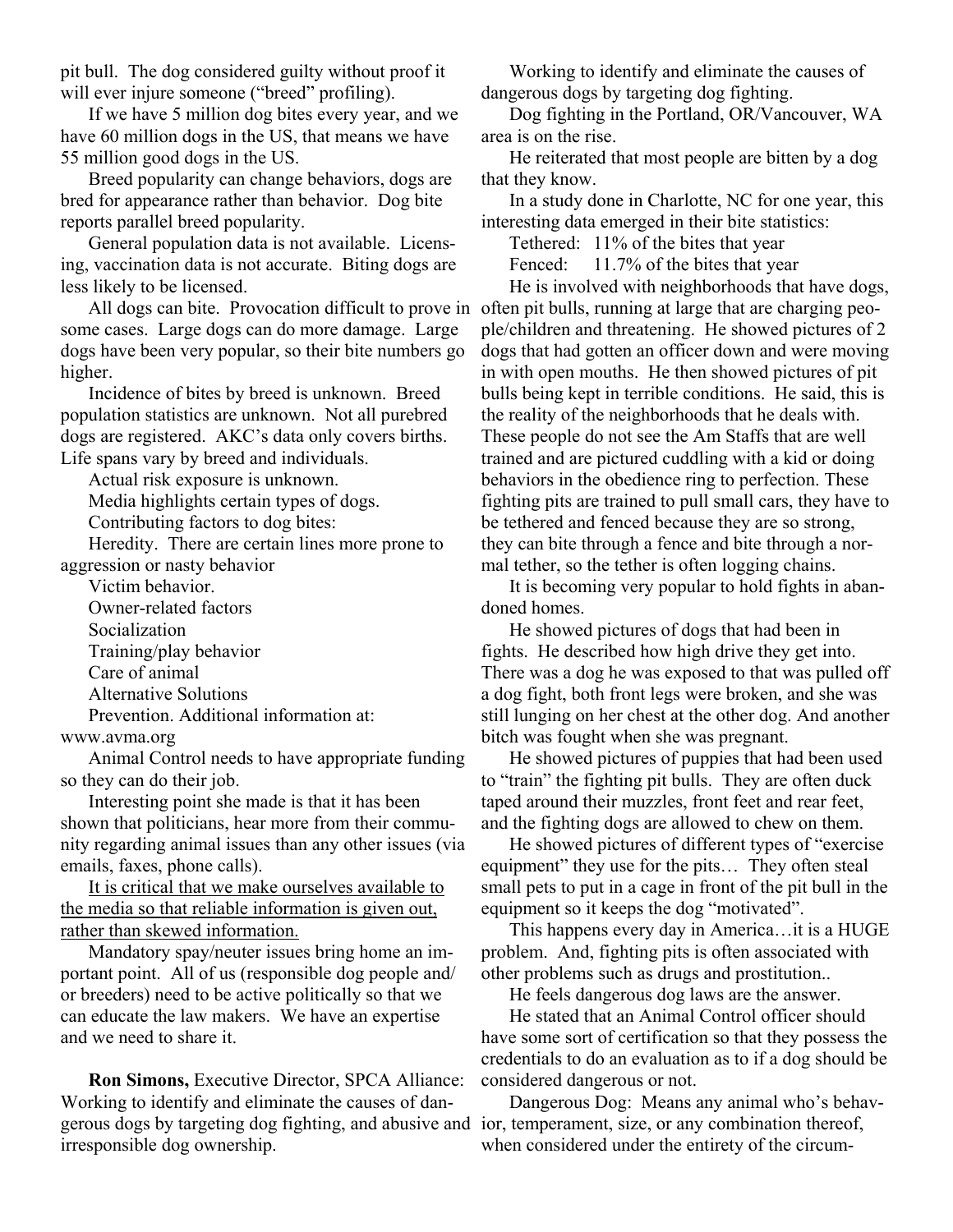stances, including the nature of the surrounding area, constitutes a reasonable risk of injuring a human or animal or damaging personal or real property. That behavior includes, but is not limited to, an animal's biting or attacking or attempting to attack a human or another animal. However, this definition shall not apply to any animal that has been subject to provocation or if the victim has been trespassing, as defined in this section, upon the animal owner's premises.

He feels that dangerous dog laws put the responsibility back to the owner. He watches people on both sides of fighting for or against BSL, and he wishes they would see that they need to instead focus on solutions.

**Joan Dalton,** Founder and Executive Director of Project Pooch. Ms. Dalton presented an overview of Project Pooch, which provides correctional facility youths an opportunity to learn responsibility and compassion by training shelter dogs for adoption.

Joan talked about a facility in Woodburn Oregon that works with troubled children (Project Pooch). They have a kennel on site. The youth's are carefully screened, including they cannot have a history of cruelty to animals. They do not allow Pit Bulls, Rottweil-the US. ers, and Dobermans (purebred) because of their gang affiliation. Giving one kid a "gang dog" would give them a status symbol. This decision was not based on the thought that those breeds are bad.

All dogs are taken from shelters and used to teach the youth that a dog is a responsibility for life. They temperament test the dogs before putting them into the program.

Funding is always an issue. Most funding comes from donations.

They have space for 13 dogs. They are kept in kennels to keep them safe (rather than in the dorm with the youth's where the dogs might be in danger).

She showed video about their program that was aired on Animal Planet. The kids and dogs were happily engaged in doing agility, obedience. A lot of very tough guys were laughing and praising their dogs. The program really helps bring out their caring side.

They offer free follow-up training to the homes that have adopted the dogs. And, they will take back any dogs that do now work out in their new homes.

Close to 200 dogs have gone through the program. Each dog is treated as an individual and they are not adopted out until they are ready.

They are trying to look at ways to start up a prevention program, where they get out into communities brochures.cfm

and work with kids prior to them getting into trouble.

**Walter Bebout,** Director of Canine Legislation, American Kennel Club. Mr. Bebout discussed AKC's legislative programs.

Walter spoke on AKC as a leading resource on dangerous dog issues and other legislative issues.

Issues this department works with: Bred Specific Legislation

Mandatory Spay/Neuter

Statewide "Breeder" bills

Limit/zoning/nuisance ordinances

**Cruelty** 

Guardianship

Consumer protection – animal "lemon laws"

Walter always evaluates a bill asking the question,

"What is the writer trying to achieve with this bill?" What is the intent?

Challenges inherent in the political system Fifty state legislatures

3141 counties in the US (parishes in Louisiana, boroughs in Alaska)

More than 30,000 incorporated cities in the US More than 33,141 local governmental entities in

Because of these challenges, they rely heavily on the local dog fancy to report to them issues that have arisen in areas around the US.

Goals of elected officials

Reelection

Gain power within the institution

Make good public policy

Enforceable and enforced dangerous dog legislation is the answer rather than BSL. They are finding that 7 out of 10 governments buy into this philosophy.

AKC Canine Legislation Department

5580 Centerview Drive

Raleigh, NC 27606-3390

phone: (919) 816-3720

fax: (919) 816-4275

e-mail: doglaw@akc.org

AKC Resources

Taking Command – electronic newsletter

Legislative alerts

Bill/ordinance analysis

Assistance/intervention in legislative process

Outreach capability to AKC constituents via email and regular mail

Seminars at dog events

Brochures http://www.akc.org/canine\_legislation/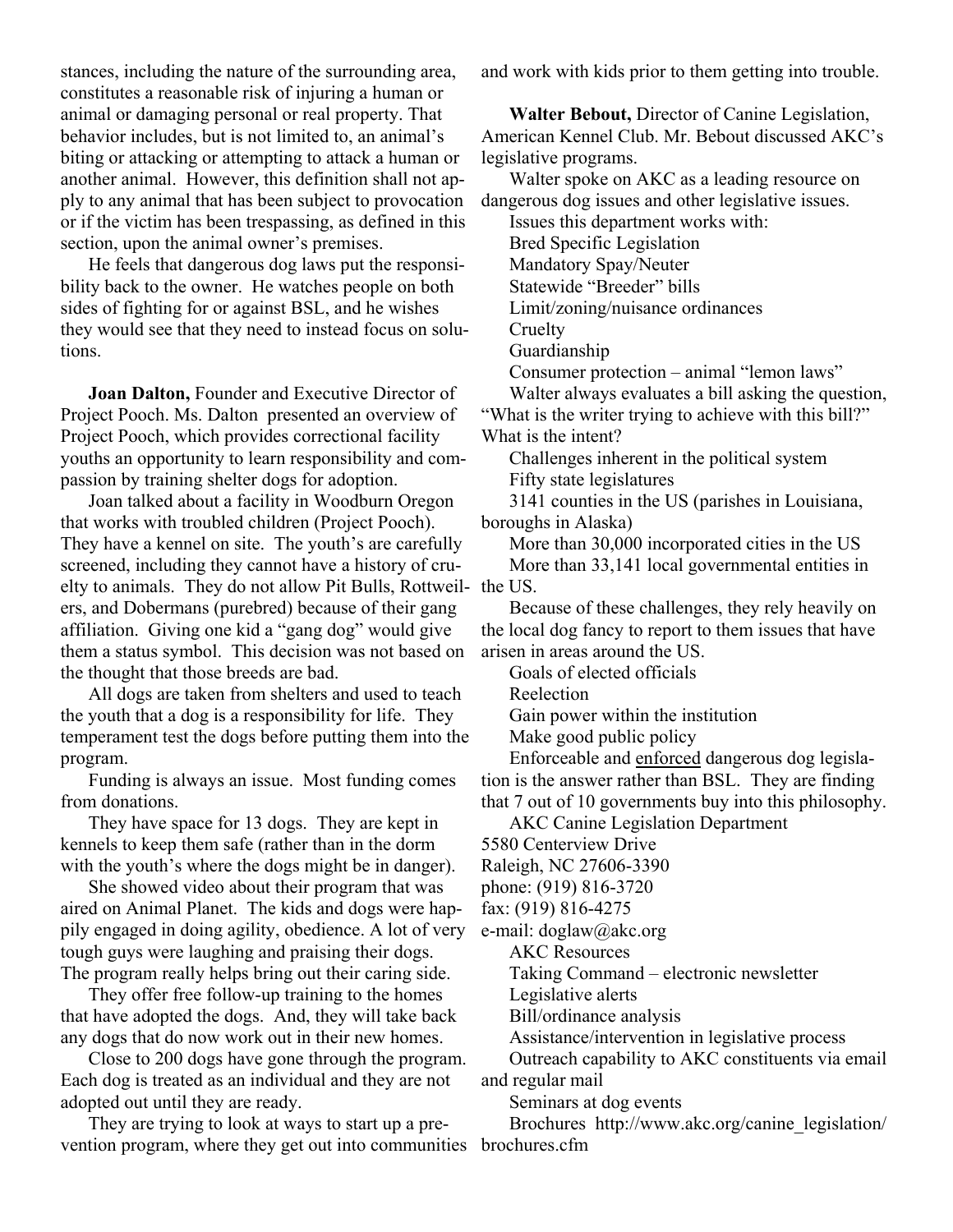Walter indicated that the AKC has recognized the legislative department needs to get out in the field more. So, we will be seeing them more at events.

Partnering Resources State federations National parent clubs Local dog clubs Legislative liaisons Untapped Resources AKC registrants and event participants Purebred dog owners Pet owners Coalition formation with animal interest groups US Pet Statistics Approx 73 million dogs owned in the US 39% of US households own at least one dog More than 70% of owned dogs are voluntarily spayed/neutered.

A large percentage of the US people responsibly own cats and dogs. We have A LOT of people that can help with the fight to maintain our rights.

AKC is coming out with a brochure about responsible pet ownership. It will list the steps a person needs to take for their dogs to be a good citizen in their community. Walter said gets a brochure about recycling every time he receives his water bill. His hope is that someday, people will be exposed to responsible dog ownership brochures just as frequently.

AKC has recognized that they do not explain what they do to help in situations that need attention around the country. For example, they were very involved in Katrina and raised and spent almost \$900,000 to help that tragedy. They now have a spot on their website that tracks their involvement in fighting the California bill AB1634. http://www.akc.org/canine\_legislation/ CA\_action\_center.cfm

Someone asked how can we get the AKC to be the voice of authority vs. HSUS, and others? Walter answered that we all of need to establish relationships with our local government.

Walter said that as bad as AB1634 is, he feels it has awakened the pet community in California and they will never be surprised again, and that is a good thing.

Walter showed a darling picture of his dogs and said this is why he fights for the rights of responsible dog ownership.

#### **Panel Discussion on Dogs**

Included: Bo Gloster, Dr. Bonnie Beaver, DVM, Ron Simons, Walter Bebout

Someone said she always comes away from events

like this with the realization that we all must unite. We all come from different viewpoints in many cases (i.e., SPCA vs. breeders, AKC vs. CFA, etc.). Ron Simons responded that yes, we do need to unite. He recognizes that often what they (the SPCA) suggest is scary to breeders, but we all need to come together and find solutions that end animal suffering. AR groups are organized and work as a team. They are masters at dividing and conquering those of us that oppose them and they are easily getting each different group to focus on their tiny piece so we as a whole are ineffective.

Someone asked if it would make sense to take a mobile van around to low-income communities and offer free spay/neuter/vaccinate/educate pit bull owners. Ron Simons responded that his group (SPCA in Charlotte NC) does offer free spay/neuter clinics to low-income areas. His view is we shouldn't focus stopping euthanasia of adoptable pets, we should rather focus on stopping the over-population to begin with by stopping irresponsible or accidental breedings. Bo Gloster said that it will take many different types of efforts (education of school children, postmen, etc.).

Ron Simons (SPCA) has a project where they go to building sites and get the scraps from the building project…dog houses are made from this and then given to low-income families so their dogs can have a warm, safe place to sleep. Nancy Hill, Spokane A/C, said her group has dog house drives in their community where they pick up unused dog houses and pass them on to needy homes/dogs.

Ron Simons (SPCA) said that we have got to join together with our Animal Control and develop relationships. The only way we are going to fix the problems is to get in there with the "other side" and find solutions. Patti Strand agreed and further discussed the need for working together.

Joan Miller (CFA) suggested that we can really get the word out if we get a booth at HSUS conferences. They are hugely attended by the public and it would be a great resource.

**Heather Hastings, MPH (**Masters in Public Health), US Department of Health and Human Services is a public health advisor with the US Department of Health and Human Services and the Officer in Charge for the US Center for Disease Control Seattle Quarantine Station, which is responsible for seven states. The station is part of the Division of Global Migration and Quarantine, National Center for Infectious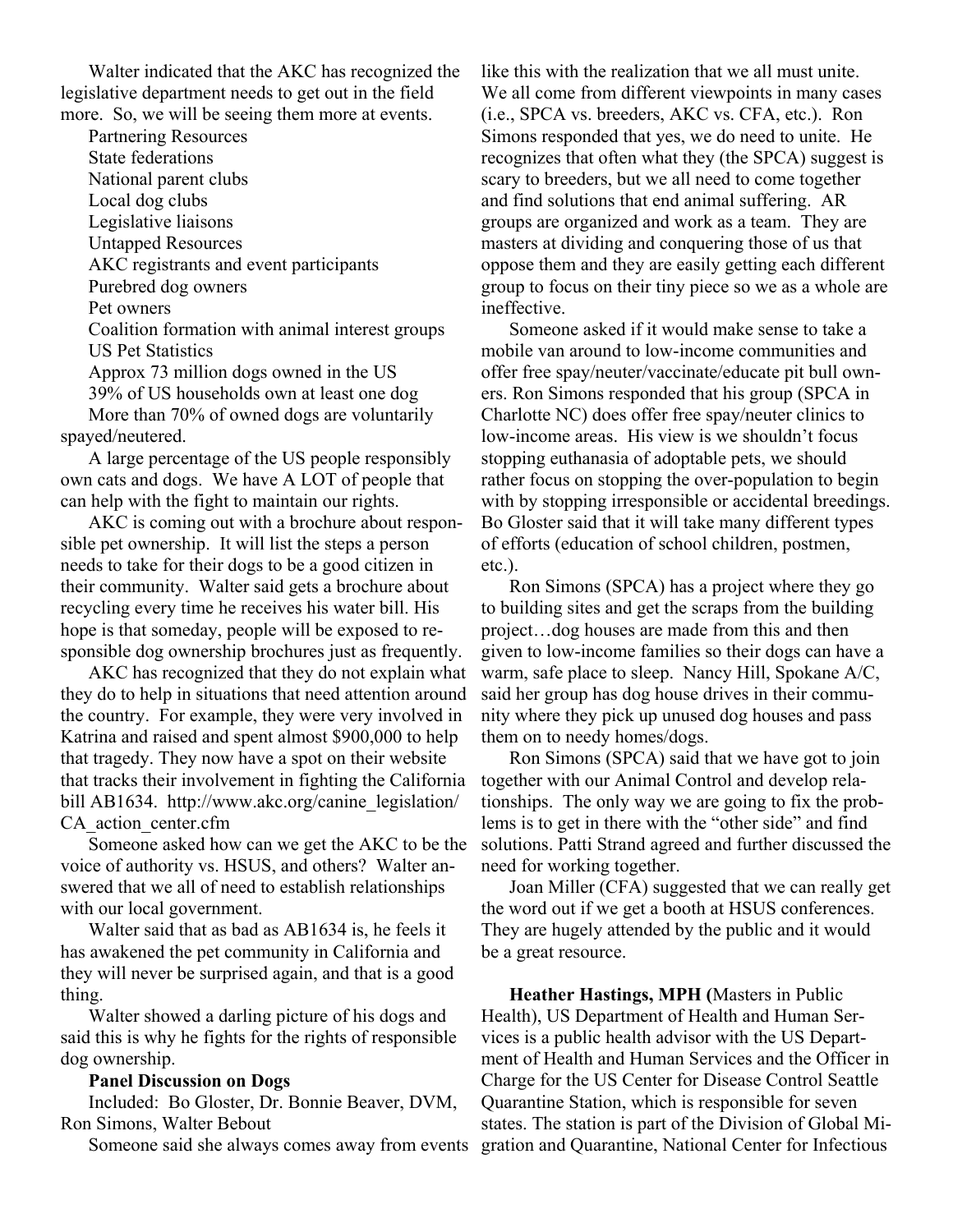Diseases. Ms. Hastings spoke on animal importation issues.

Contact information:

www.cdc.gov/ncidod/dq/animal.htm hhh8@cdc.gov 206-553-4519

Quarantine Station Role in Animals & Animal Products

Enforce CDC regulations restricting the importation of animals and animal products that pose a human health threat.

Work with other agencies to identify and respond to health issues.

She talked a lot about the different animals and animal products that are not allowed to enter this country, or must be placed in quarantine. (There is a huge variety of items.)

Dogs and Cats

Regulated under 42CFR 71.51

Dogs and cats are subject to inspection and should be healthy

Rely on assistance from USDA and CBP staff Animals that appear sick are put into confinement Must have current vaccination records

Dog importation into United States

Regulations address imports of family pets, not high volume imports

There is an increase in commercial imports of puppies bred in other countries

There is an increase in importation of "rescue" animals

No surveillance system to quantify numbers of import dogs

Ports very in activity and inspection stringency

Surveillance of confinement agreements gives some estimate of commercial imports and numbers of dogs posing a public health risk for rabies

not declared or issued confinement agreements

Importation of dogs lacking rabies vaccination in California; the numbers have been going up.

Dog importation into Chicago – 2006

10,125 dogs imported through Chicago O'Hare

5,156 (51%) were not currently vaccinated and required confinement agreements

Most puppies (4,295) imported by a single commercial distributor

861 (17%) of all other imported dogs required a confinement agreement

**Conclusions** 

Process for importing animals or animal products into the US is not simple

Many federal partners may have importation regulations for various species

Working together with federal partners (and people like us) is critical to the success

How you can help

Educate consumers about imported puppies & dogs

Include Division of Global Migration and Quarantine (DGMQ) health messages in your materials

Let us know of importation violations

Work with public health partners to assure animal health

She was asked if a puppy is imported from a rabies free country, do they have to go through confinement. She said no, confinement requirement is waived.

**Ryan Deckert,** Oregon State Senator (D), author of Oregon's 2005 dangerous dog bill. Senator Deckert discussed the origin of a bill, the process used for developing it and key elements of the final law.

Spoke about how to work effectively with your representatives.

Has served 2 terms in the house, 2 terms in the senate.

Oregon was having a large surge in dog attacks. One of the worst was on a child. Ryan was involved with a team that started writing a new bill to try to stop these attacks. The media always jumps on dog attacks and gives that a great deal of focus, like no other legislation he's worked on.

Dogs imported through land border crossings often ful, logical approach that works on the real problem, His group started looking at what breeds are most likely to attack. So, of course, the bill started out being breed specific. He was contacted by the dog fancy on a large scale, and he began to see the value in making the laws non-breed specific, largely due to Patti Strand's efforts. They were able to develop a thoughtirresponsible owners.

> He strongly recommended that the dog fancy needs to engage in a much stronger (polite) way with their law makers. Get in there and get working with them, explain why what they are looking at does not work and help them craft better legislation. Call, write, email. Ask to meet with them. Offer help.

Ryan strongly feels that there will be more and more bad dog legislation, rather then less. And there is only going to be a greater need for the dog fancy to get involved and help legislators write better legislation.

Ryan was asked how to get more funding directed to Animal Control? Ryan indicated that when coun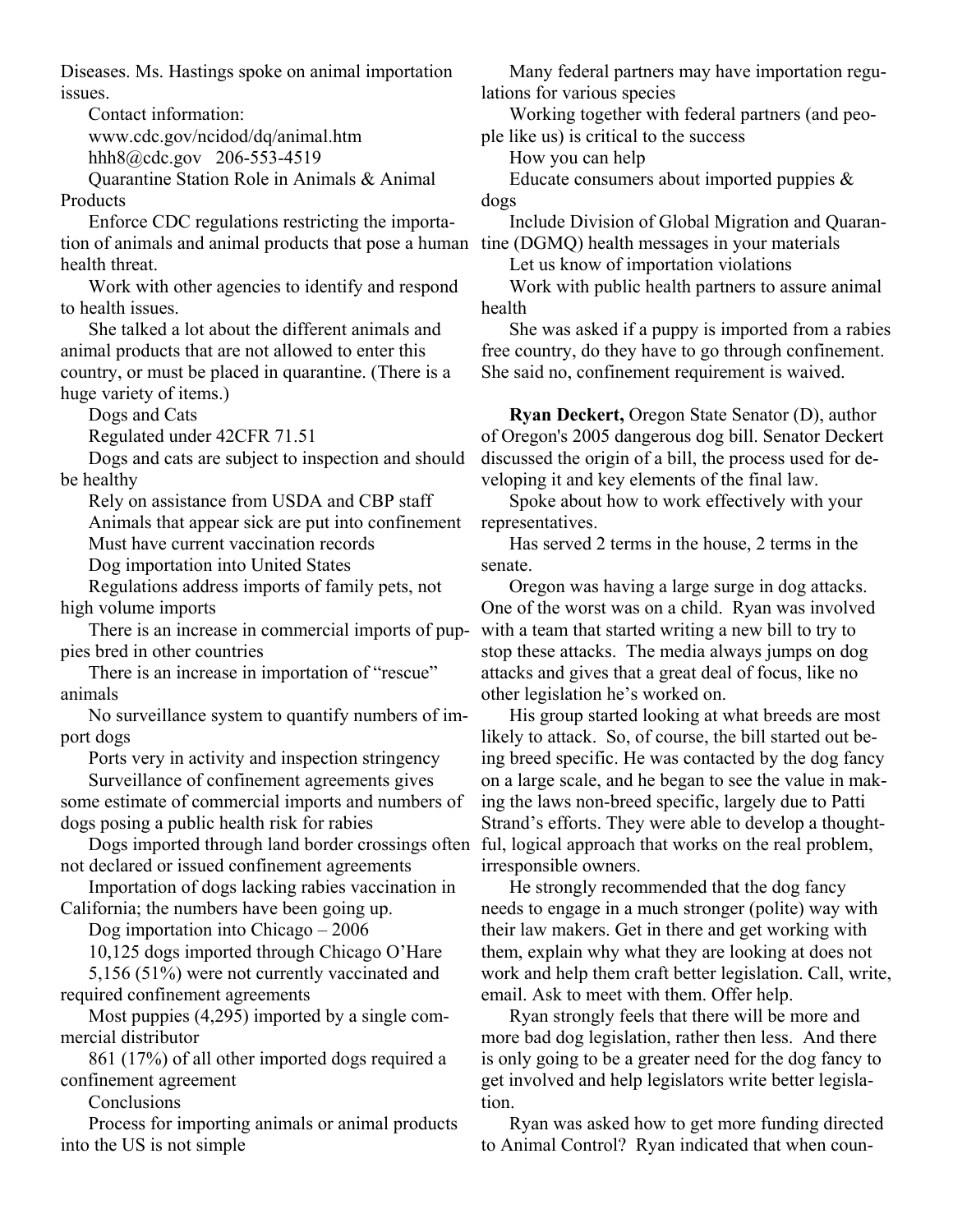ties need to do budget cuts, Animal Control is often one of the first to get cut, because they are trying to keep up police staff, schools, etc. Ryan suggested that the dog fancy needs to try to find dedicated fees on the county and city level that might be more successful then from the general fund.

Ryan indicated that National organizations do play a large roll in helping to write legislation (AKC, NAIA, HSUS, etc.), but it has to be paired with local people that are available and able to easily respond that can offer their expertise.

Ryan was asked how to best approach legislators. He responded, thoughtful emails, calls, letters from citizens. Face to face interaction that is also thoughtful and helpful. Something that speaks specifically to the issues being faced by those legislators in that area. Offerings to sit in meetings with the legislators. Walk into their office and see if you can meet. Handwritten notes often catch attention. Something that doesn't just look like a form letter, something that sticks out to them. Don't wait until they are at the hearing to try to meet with them.

Everyone has to keep focused and keep working through the process. There may be several revisions before the bill is worded in such a way that it is acceptable.

be added to the curriculum at public schools. He said that it probably wouldn't happen on a government level. Probably mostly due to funding. But, he encouraged people to go into individual schools and get something going. He suggested that people could give it a try, though. Pick a state and start the process and see how successful they are at getting the state to add it to their curriculum.

He said that California projects its prison population by how many  $3<sup>rd</sup>$  graders they have that can't read. He understands the need for early education. He again encouraged the group to try to get something going with a state that could be used as a model. A teacher in the group added that most teachers are not equipped to teach kids properly about dog safety and animal responsibility. This might best be handled by the dog fancy

If we do not engage with our legislators, we will definitely get bad outcomes. So, get in there.

**Mark Cushing,** Attorney at Law, chairs the Tonkon Torp Government Relations and Public Policy Practice Group in Portland, Oregon. A long-time political strategist, corporate executive and trial lawyer,

Mark focuses his advocacy practice on providing high-level strategic advice and services. He is based in Portland, but maintains a significant practice in Washington, DC. Mark works with NAIA and NAIA Trust and presented a lobbying workshop at the summit.

Mark addressed legislative issues that we are up against and ways to address them. Such as, Animal Rights groups have \$150 million budgets annually. That's what makes this so hard to win. We have got to build up our organizations (he suggests NAIA) that will work in conjunction with AKC, so they can effectively take on legislation at the state level. State bills set precedence.

Mark promotes that the most effect lobbying is done by private citizens. We need to have professional help behind us, but a well educated, well prepared private citizen has a greater shot at being effective when going up against a well-funded organization like the AR groups.

# Rules of Lobbying

1.It helps if you like politics, better yet if you like politicians. We've got to approach it with a positive frame of mind. We are going in to ask a politician to do something for us that they don't have to do. Approach the process with respect and interest.

Ryan was asked if responsible pet ownership could harder. If we are making it harder, regroup and start 2.Always make the politician's job easier, not over. Make the information we are providing, simple, acceptable and short. If we have one huge point to make, make that point first, in the first paragraph. When we approach a politician showing them that our viewpoint will make a larger group of their supporters happy, we are much further down the road to success.

> 3.With whom do I want to meet? Public official or staff? Staff at least 98% of the time. Staff runs the world. Politicians rely on their staff. We need to tap this resource. Meet with the staff and educate them. Ask them if it would be good to meet with the senator, etc., or should the staff present the facts to the senator.

4.Reduce position/request to 60 seconds or one long paragraph. If you can't do this, then keep trying until you succeed.

5.Break issues down into 3 categories:

a.The one thing you must have, i.e. the "win".

b.1-3 things you would like to have, and will push for as long as you can without jeopardizing #1.

c.The wish list which you are prepared to abandon as soon as required to. You have to go in prepared to negotiate.

d.Understand your opponent's position better than he or she does. Force yourself to articulate his or her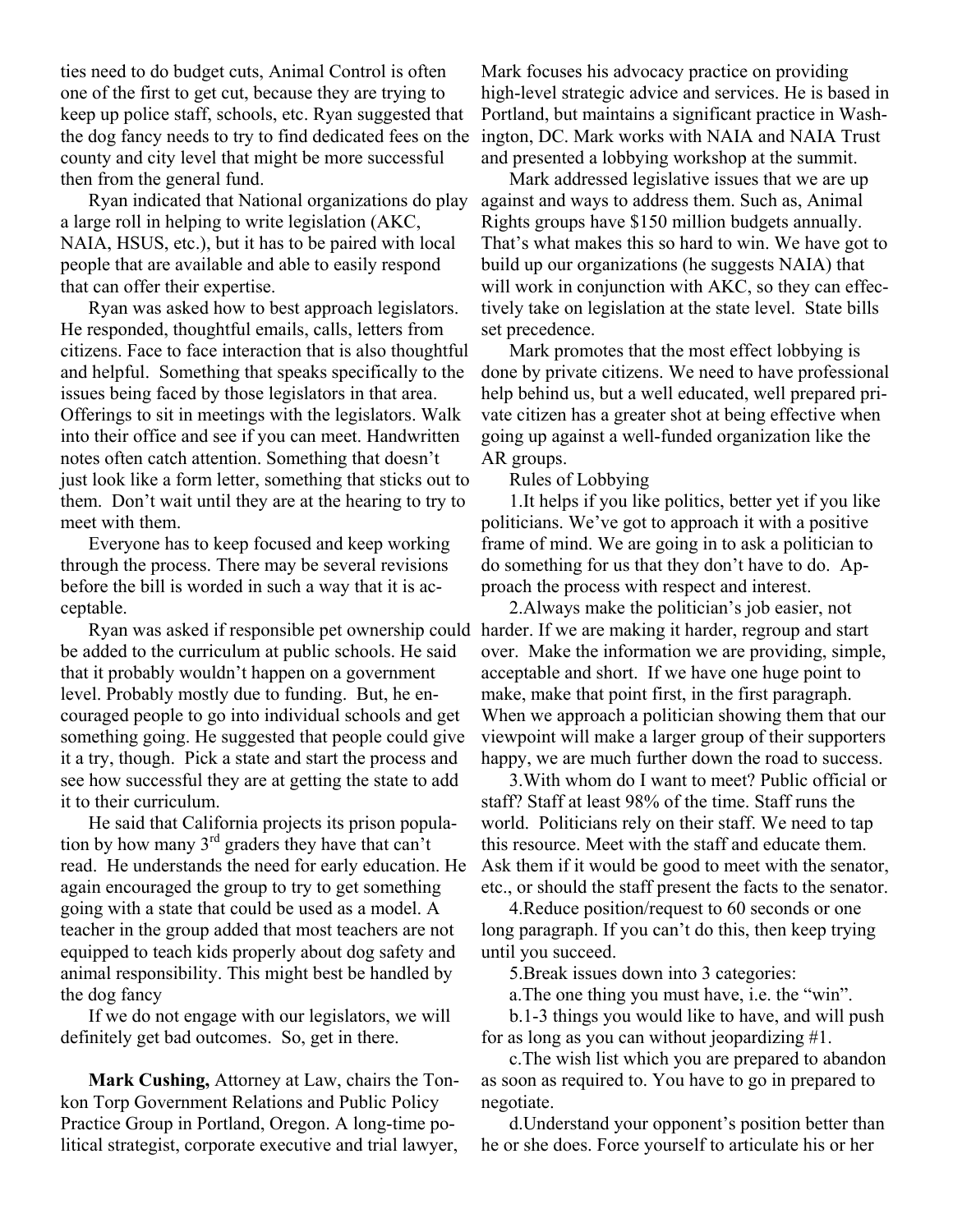arguments as positively as possible, then rebut each one. Don't be dismissive of the other side. If we can dispassionately show the other side, and then show why it won't work that way, it is much more successful (this coming from a successful trial attorney).

e.Never demonize or personalize your opponents (regardless of what you think of them). This violates rule #2…it makes things harder on the politician if they think they are in a war between angels and demons. We can still show our passion, just not demonizing of the other side.

f.There is beauty in numbers, put simply, size (of grass roots supporters) matters. Politicians want votes! If nothing else, you can show the list of supporters to the politicians. It's not just the 3 people sitting in the room with them.

g.Despite #8, keep meeting attendees to the minimum number possible. This does not apply to hearings. PACK hearings. Arrive one hour early and pack the room with supporters of your side.

h.Know the difference between grass roots and grass tops, and use both. Grass roots in this case are those that own cats and dogs, are involved in Animal Control, etc. Grass tops are key people that have been identified that are important to that politician. Can be people from their personal life. These people have huge influence on that politician.

i.Be an expert (truly) but try not to show it. The smartest person in a discussion is hugely knowledgeable about their topic, but doesn't hog the conversation. They know how to talk. They aren't irritating.

j.Listen to the questions the staff or politicians ask; drop everything else and answer those questions first. This is important. The question they ask might be pivotal as to whether or not they support you in the future, even if you don't understand the relevance at the time.

k.Understand the pure politics of the issue and legislative situation, and frame what you are doing accordingly.

l.It's all email these days, so don't fight it with letters or hard copies unless you have no choice or are asked to do so. It's easy to get info to people this way, so use the technology. Call and meet in person when appropriate.

m.Despite #14, use PowerPoint for hearings and presentations, and include hard copy for staff. (Check ahead to see if they will allow it or have the technology for it – always take hard copy.)

Fund-raising and political contributions matter. Put another way, the off-season counts so don't just show up when you have a problem. The staff and politician need to know us. If we come in when there's a problem and we already have a relationship with everyone, it makes a big difference. There has got to be an around the clock presence. Attend events. When you are handing over a check to show support of a politician's cause, use that moment to tell them what WE support...we fight anti-dog legislation, etc. Politicians have to raise money…politicians HATE to raise money. Politicians need votes, if we bring lots of votes, they listen. Come to them on THEIR level.

We need to know in advance who on our counsels would vote for BSL, Mandatory S/N, etc. We need to be ahead of the game. Build relationships. Outsiders are often frowned on, the committees often want to listen to local, familiar people. Remember to always say "thanks". Show them appreciation for their efforts. It's a lot harder to say no to a friend then it is to someone you don't know. If they know us, respect us, they will be harder pressed to not give us what we ask for when it comes to anti-dog legislation.

A lobbyist is a political tour guide. They can show us who it is worth talking to. They can help us navigate the system and where to put our time.

NAIA is going to help coordinate all the different groups that are involved.

Someone asked how to encourage people to come forward to show support against anti-pet legislation because they are scared of retaliation. He said he would have someone stand up for the absent group at the hearing and say very directly that more people would be here, but they are actually fearful for the safety of their families or pets.

See http://www.naiatrust.org/pdf/louiville% 20complaint.pdf, The Louisville Kennel Club, Inc., The league of Kentucky Sportsmen, Inc., Kentucky Houndsmen's Association, Inc., Greater Louisville Training Club, Ruth Snow d/b/a Roses for Felines Cat Club, Ruth Snow d/b/a Diames and Dollars Cat Club, Norman Auspitz d/b/a Kentucky Colonels Cat Club, Waggin' Tail Kennels, Inc., Royalton Kennels, LLC., Paul Lee, Hl Patrick King, Jr., DVM, and Kurt Oliver, DVM vs. Louisville/Jefferson County Metor Government. He views this as the most comprehensive list of arguments and best overview.

If you hire legal counsel to fight legislation, make sure they know what they are doing. They can make or break it.

If a jurisdiction ever concedes that pets are not property but we are guardians, this would change so many things (he said we didn't even have time to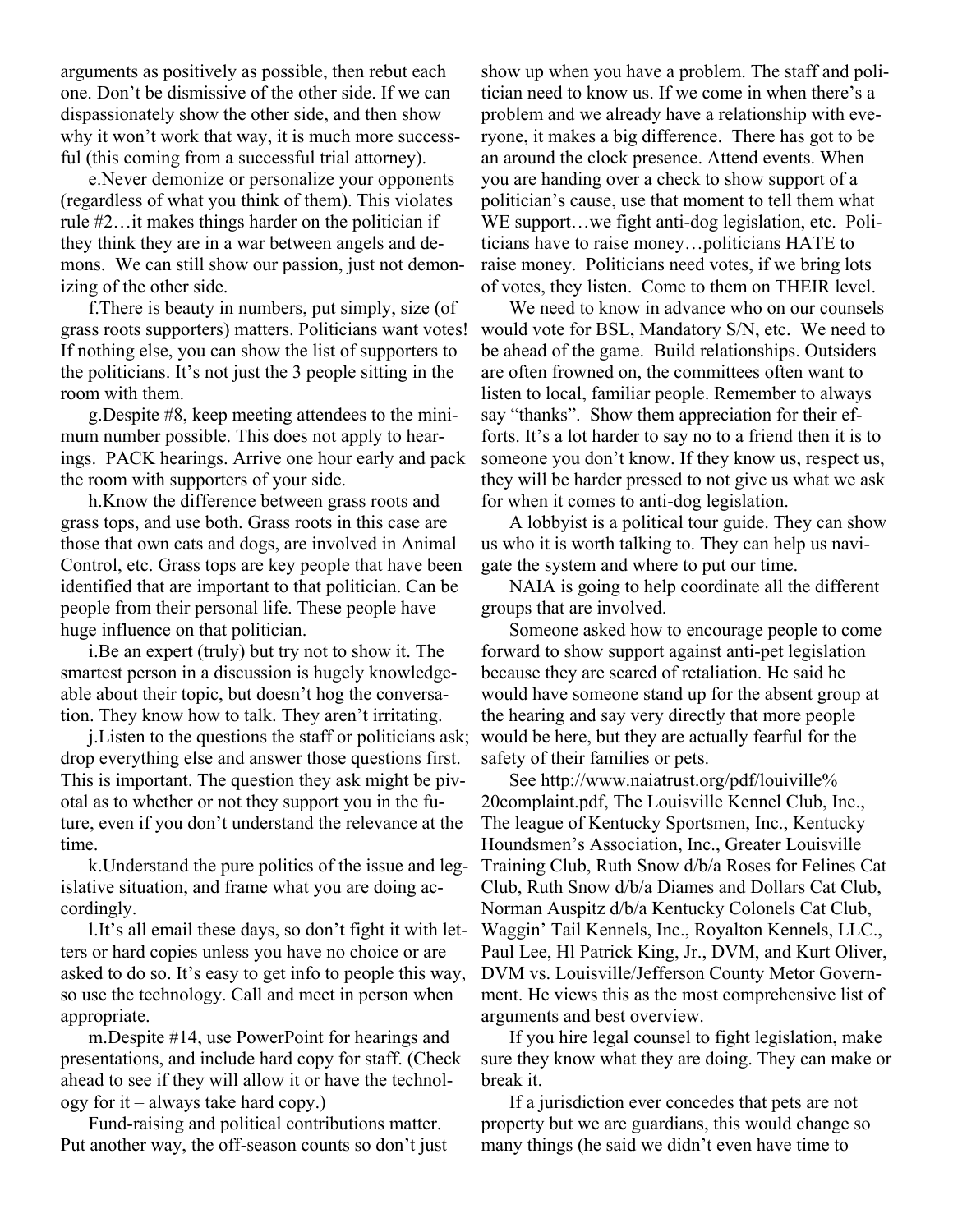cover all the different aspects that would change for the bad). It's really just heading to make pet ownership illegal. We cannot let property status be changed.

Find out if the staff has pets, show them how the proposed bill will impact them.

He said that he feels limit laws will not be proven unconstitutional because the public health and good will come into play. He said we should still fight the laws, but he doubts they will ever be won based on the unconstitutional card.

It also came up that groups should start organizing veterinary and legal scholarships. We need to start growing our own people that will support us through these fights.

**Marsha Kelly,** of Kelly Media Counsel, has more than thirty years of experience in strategic communications, media relations and issue management. A former speech coach and teacher, and magna cum laude graduate of the University of Minnesota, she has trained numerous spokespeople in effective communications and media interview techniques. She and her clients have appeared successfully on major network news programs. Marsha will present a media workshop geared to empowering Summit participants.

Hijacking the Humane Movement (Preface by Rod and Patti Strand)

The role of the news media has changed… beginning around the Vietnam War time. The media began to realize that their sources were lying to them. In Watergate, it reached its apex. Journalists became very skeptical. As a result, they often do not report on the positive side of things.

The media are the middle. They are supposed to be the link between the event and the public.

The amount and types of media have grown substantially over the years. The Internet has changed everything. There is a constant search for visual stories.

So, when you are thinking about what is newsworthy:

Is it unusual?

Is it timely, current, topical?

Is it local?

Is it visual? How can you make it visually appeal to the public?

Smaller areas have general reports that cover everything. Larger areas have beat reporters that cover specific areas. It's important to identify who your media contacts are. There is an editor involved that will decide what gets covered. Then there is an editor that

controls what gets published in the editorial page.

In big papers, they will have people in charge of just putting together the headlines. There job is to grab the readers through headlines and pictures. That's why often the headlines don't match the story so it's often not the reporter's fault, it's the editor or headline writer.

TV. There's different people in charge of all the elements. One person in charge of what gets covered. One person in charge of who's going to cover it. They may or may not have beat reporters. Usually, the reporters don't know much about the issues. Then there is a camera person that has no idea of the issues. Sometimes just a videographer shows up with no reporter.

Reporters often really have no idea of the issue. They may arrive with just a few quotes from AR Groups and hit you with those and ask for rebuttal. The way those questions are answered will control how the interview goes. We have control so we have to learn how to use this control.

Reporters will be skeptical and will challenge everything we say, that's their job. The media tends to be skeptical of the "organization" and more sympathetic to the underdog. For a long time, the AR groups have been viewed as the poor little group that is just trying to save the poor animals.

You have to help them meet their deadlines. And, they are very unforgiving when they have been misled. Be sure of your facts or don't say it. Don't compromise your credibility.

How do you generate media coverage?

We are in a situation right now that we spend more time reacting to media coverage. We need to turn that around and generate media coverage the way we want it to go.

•Develop media lists – make sure your list is current

•Find out who is covering the issues and develop a relationship. Don't just go to them when you need something. Introduce yourself, leave some background information, materials about the anti-pet movement. Don't over burden them with data, just a quick summary. Keep it easy for them.

•Develop media materials that are easy for them to use. Get together a media kit to give them. Online is the best delivery method. They want quick access that can be referred to on the road. Include in your kit (as appropriate):

News release Info about the event (who, what, where, when,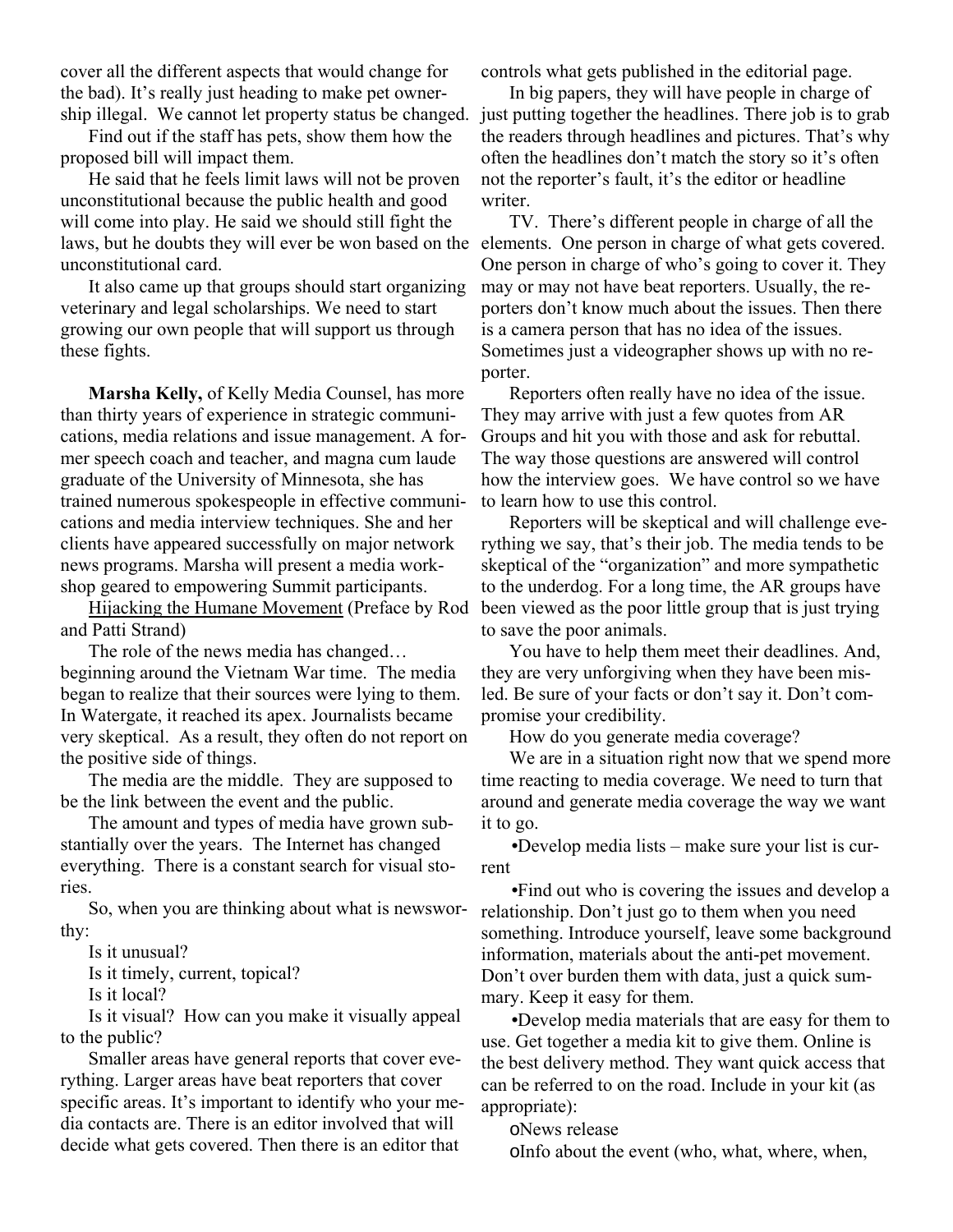why is it important, etc.)

Time sensitive? Does the news release need to go out immediately or delayed?

Fact sheet – one page profile or your organization, what are you involved in, what have you done in the past year, etc.

A background on the issue

Keep it simple, concise but thorough

Often newspapers will not accept photos – they want to take them – but if you've got a professional quality photograph, include it and suggest they use it

Distributing a news release via email is so easy now. Don't bother to send a news release via print. This will likely wind up in the garbage. Don't attach documents. Embed it in text of email. They are worried about viruses. Address it to a specific person. Fax is sometimes useful as a back up, especially if it is time sensitive, just in case your email didn't go through.

It is generally OK to set up a local email distribution list and send to everybody at once.

There are online resource base (vocus is one http:// www.vocus.com/search/googledemo.asp) where you can prepare news releases, select your recipients and get it out nationally with the click of a button.

Pitching a story: sometimes you are trying to promote a feature piece. Talk about why this is useful to the audience, why it's important, offer help in getting a piece together, make it easy on the reporters.

Keep in mind that putting a reporter on a story is a bit like loosing a tiger from a cage. They are going to cover both sides of the story, and never think they won't. It is their job to dig up dirt. We are inviting a reporter to scrutinize our industry. Proceed with caution.

Maintaining focus when interacting with media.

•Allow yourself maximum preparation time if you have know in advance

•Sometimes it's on the spot…never talk on the spot. Excuse yourself to the restroom and say you'll be back in 5 minutes. Collect your thoughts and get 3 or so key points lined up in your head. Don't talk without a game plan.

•It's OK to ask questions. What is the story about? Is it about legislation? Who else have you interviewed? Who are you going to talk to? What is your deadline (and always respect their deadline).

•Set ground rules. You are the boss, the reporter isn't.

•Set up the time in a controlled environment.

•**The shorter the better…the longer you talk the** 

#### **more likely you will say something you regret**.

Over time, your defenses come down.

•Do not let your guard down.

•Let them know up front what you are willing to talk about and what you can't or aren't willing to or it's outside your expertise. Then stick to it and don't be drawn in during the interview.

•Be sure you let the reporter know in advance if you are on the record or off the record. Off the record cannot be retroactive.

•**MOST IMPORTANT THING:** Fix your key message in your head before you begin and stick to it. Figure out how to quickly and concisely get your message out. Practice it over and over and over. You might only get 12 seconds for a soundbite. If you say the same thing 4 times in the one minute you are on tape, that's OK. By the time they edit the film and get it down to your few seconds, no matter where they edit the tape, your same message will come through.

•Never say anything off tape that you don't want reported. If the reporter is around, they can quote you.

•Your message should communicate why anybody should care about this issue.

•Give your qualifications to the reporter.

•Be responsible of your tone. We have to appear balanced, moderate, reasonable. It's the other people that need to appear radical.

•Show examples in print of how the other side has said something or has done something radical or nuts, let the other side speak for themselves with the proof you are showing of what they've done or said.

•Always be sure of your facts. If you don't know…say so. Don't let your credibility take any hits.

•The veterinarian community is often thought to be the most credible source in the animal world by the media and the people that read or view.

• Don't play defense. You'll just wind up in debate, not focused on the big picture.

•Public relations  $101 -$  do the right thing and then tell people about it. Be on the high ground in respect to animal welfare. Then you can shift the focus onto what the value system is.

•Bridge from the question that got asked to the message that you want to get out. This is a good technique to get the interview back on track to your key message. Or say, "let me back up a step and let me talk about what I think the real issue is". Reporters hate it, but it works. If you do it enough, the reporter will eventually give up that line and move on. You